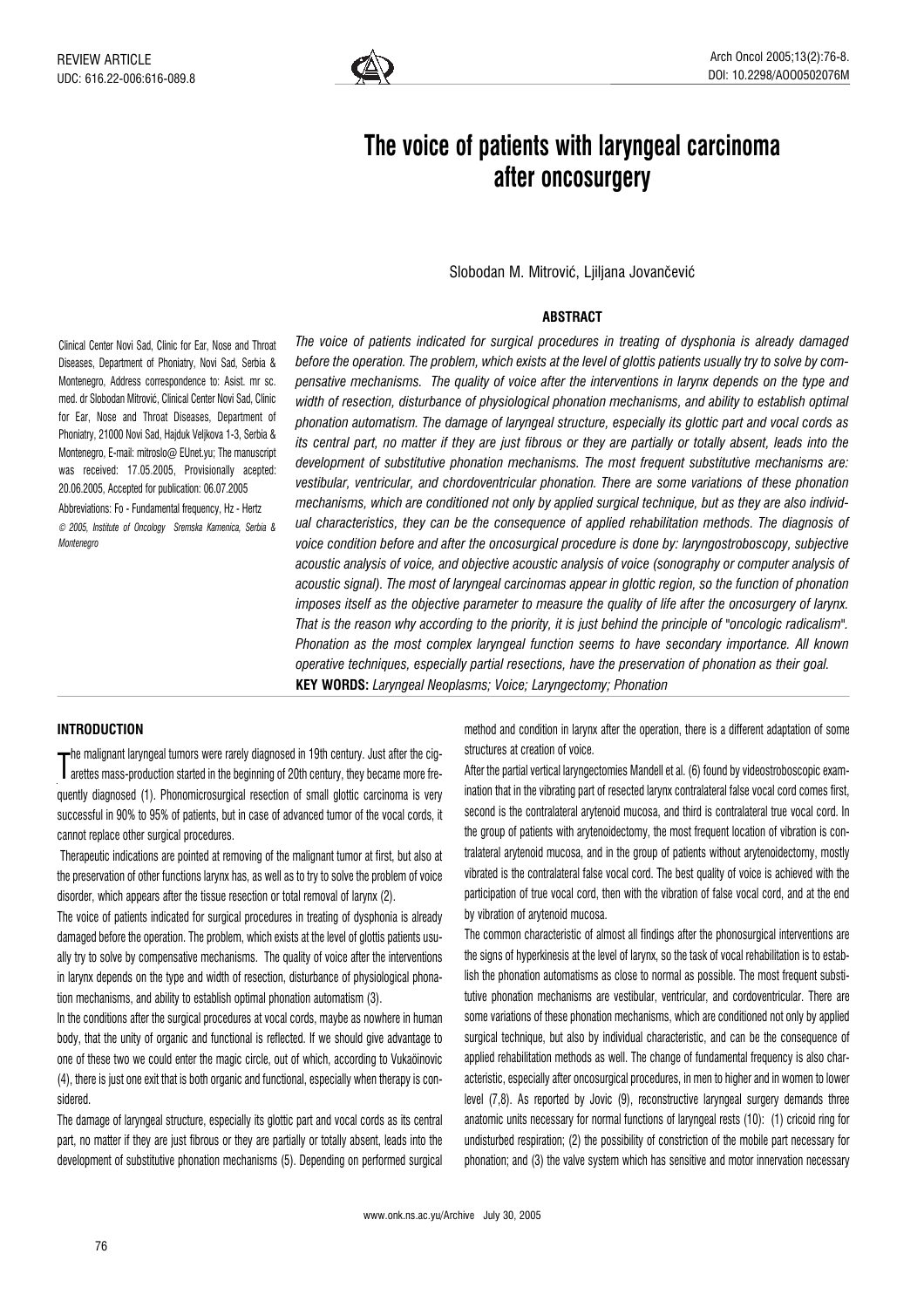for deglutition. Crevier-Buchman et al. (11) emphasize that in patients after supracricoid partial laryngectomy with cricohyoidoepiglottopexy, in creation of neoglottis, cricoarytenoid and suprahyoid part of epiglottis participate by their approximation.

Laccourreye et al. (12) in patients with surgically formed tracheolaryngopharyngeal shunt after Pearson (13) analyzed the voice with subjective and objective parameters. They found statistically significant increase of Fo (preoperative, medium value 110,7 Hz; postoperative, medium value 162.7 Hz), as well as the noise components of voice. Although there existed the significantly lesser number of words spoken in one minute (preoperative 155 Hz; postoperative 97 Hz), they consider that such voice and speech are sufficient for the social contact. The diagnosis of voice condition before and after oncosurgery is performed by: laryngostroboscopy (14,15), subjective acoustic analysis of voice (16-20) and objective acoustic analysis of voice (sonography or computer analysis of acoustic signal) (21-23).

## THE MOST OFTEN SUBSTITUTIVE PHONATION MECHANISMS

## Cordoventricular voice

It is also called glotto-ventricular voice. It arises by approximation of healthy vocal cord and contralateral ventricular fold, above the diseased-surgically treated vocal cord, as the consequence of striving for compensation of disturbed organic structure or function. We see it mostly after cordectomy or in cases of vocal cord sulcus, but it can appear in other conditions. There is a fast voice fatigue (Figure 1).



Figure 1. The sonography finding in cordoventricular voice: vowels a, e, and i<br>Figure 3. The sonography finding in cordoventricular voice: vowels a, e, and i

#### Ventricular voice

By the approximation of two ventricular folds, we get the ventricular voice. Glottic approximation deficit caused by disturbance of function (vocal cord movements) or its deficiency or significantly changed structure (massive loss), leads into creation of ventricular voice. The development of ventricular voice exists after oncosurgery (horizontal glottectomy), in recurrent nerve paralysis or fixation of cricoarytenoid joint as in hypertrophy of ventricular folds (congenital or inflammatory).

The existence of ventricular voice is explained by the connection of ventricular folds and stylopharyngeal muscles. As ventricular folds are not supposed to be used for phonation, the voice produced in this way is not of good quality and there is fast fatigue and hyperkinetic stereotype of vibration (Figure 2).

## Vestibular voice

Forced movements of aryepiglottic folds, which imitate sphincter function, lead into the development of vestibular voice. Besides, it can arise as the consequence of oncosurgical procedure, in which the most part of larynx is resected and it appears after the loss of function of both vocal cords, because of both laryngeal recurrent nerve paralysis. The voice is



Figure 2. The sonography finding in ventricular voice: vowels a, e, and i

compensated by involvement of the structures mentioned above. In rare cases, the vocal cords are intact, and the patient uses vestibular voice, like after the lung injury or prolonged intubations. The voice is created with great effort along with fast fatigue and hyperkinetic stereotype of vibration. (Figure 3: The sonography finding).



### PHONIATRIC DIAGNOSTICS

#### The findings of laryngo(strobo)scopy

In cordoventricular compensation, laryngoscopy usually shows an incomplete approximation between the vocal cord and contralateral ventricular fold, while videostroboscopy shows vocal cord vibrations: asymmetrical, asynchronous, and irregular. Ventricular folds rarely vibrate, and there is a hyperkinetic stereotype of phonation.

In patients with ventricular voice, laryngoscopic finding shows incomplete approximation of ventricular folds, while vocal cords, if present, are hidden underneath them. Videostroboscopy shows asymmetrical, asynchronous, and irregular vibrations with decreased amplitudes. In cases of vestibular compensation, laryngoscopically there is incomplete contact between epiglottic base and aryepiglottic folds and interarytenoid mucosa. Videostroboscope shows that interarytenoid mucosa vibrates.

The findings of subjective acoustic analysis of voice

Subjective acoustic analysis of voice in patients with cordoventricular voice shows a significant degree of hoarseness and breathiness, while sonography shows significant presence of noise, with changed harmonic structure. In patients with ventricular compensation